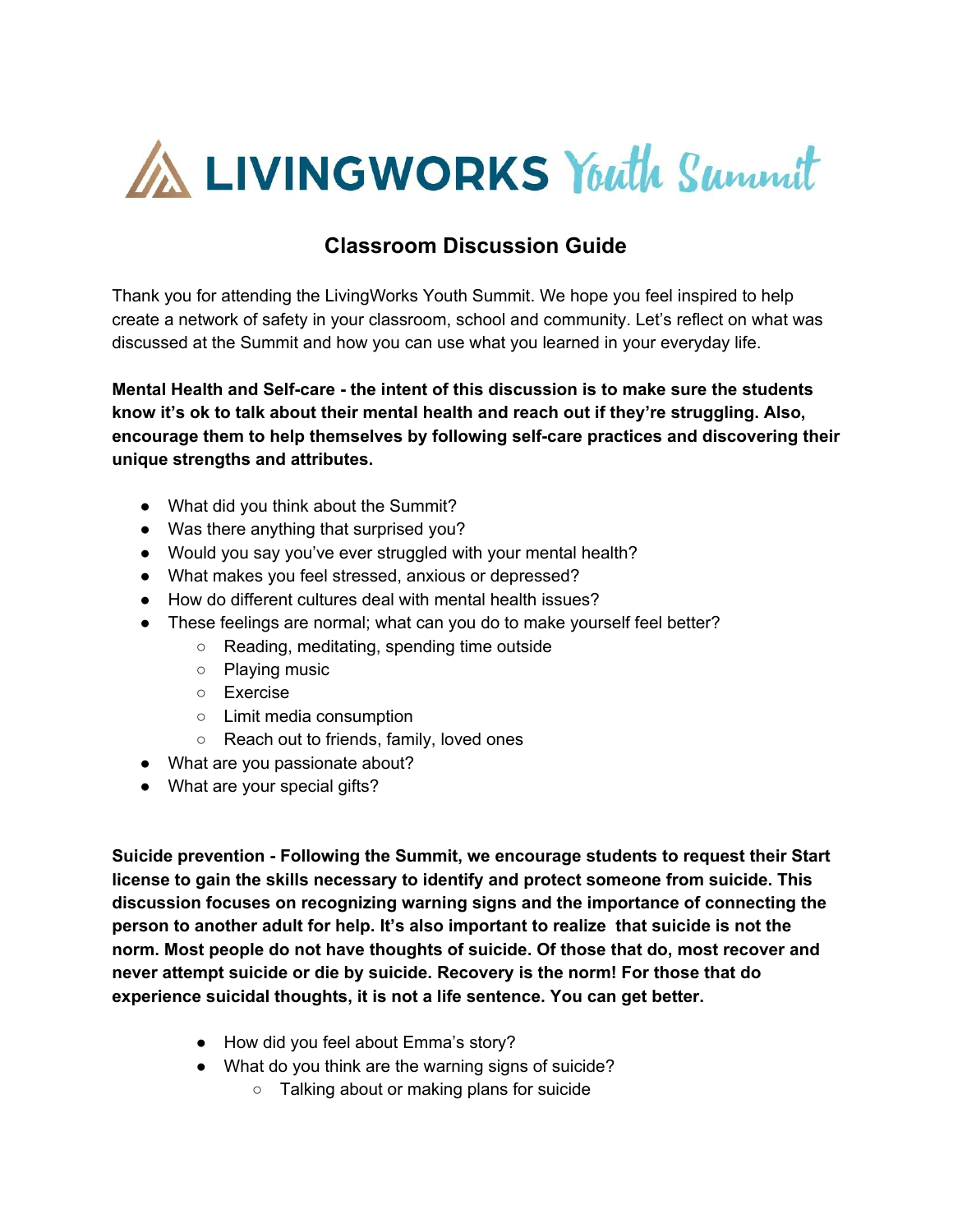- Expressing hopelessness about the future
- Displaying severe/overwhelming emotional pain or distress
- Showing worrisome behavioral cues or marked changes in behavior, especially in the presence of warning signs above:
	- Withdrawal from or changing in social connections/situations
	- Changes in sleep (increased or decreased)
	- Anger or hostility that seems out of character or out of context
	- Recent increased agitation or irritability
- Allowing people to talk about their pain can help them cope. What is a good way to start a conversation with someone who is struggling?
- Why do you think it's important for people to be trained in suicide prevention?
- Do you think you could help a friend?
- Threats of suicide are always serious and you should tell an adult. List three local services where you could refer a friend:
	- National Suicide Prevention Lifeline 1-800-273-TALK (8255)
	- Teen Text Line text the word "teen" to 839863
	- The Trevor Project call 1-866-488-7386 or text Start to 678-678

**Resilience - the intent of this discussion is to talk about coping strategies and knowing how to deal with situations in spite of setbacks, barriers or limited resources.**

- What does the world "resilience" mean to you?
- How are Emma and some of the other speakers showing resilience in their life?
- How are you practicing resilience during the COVID-19 pandemic?
- How can you show peers that they are not alone?
- How can we build solidarity in our school NAMI clubs, GSA clubs, etc.

**Hope - we are making progress in the fight to end suicide, but more can be done. Encourage the students to share and discuss positive steps being taken by government and different organizations. What can they do at a community, school and individual level to make a change?**

- Do you think what the California government is doing provides hope to young people?
- What are some other things you think the government could do to promote mental wellness?
- What can we do at our school to promote mental wellness?
- September was Suicide Prevention Awareness month what did you do to mark this occasion?
- How can we make it easier to talk about mental health?